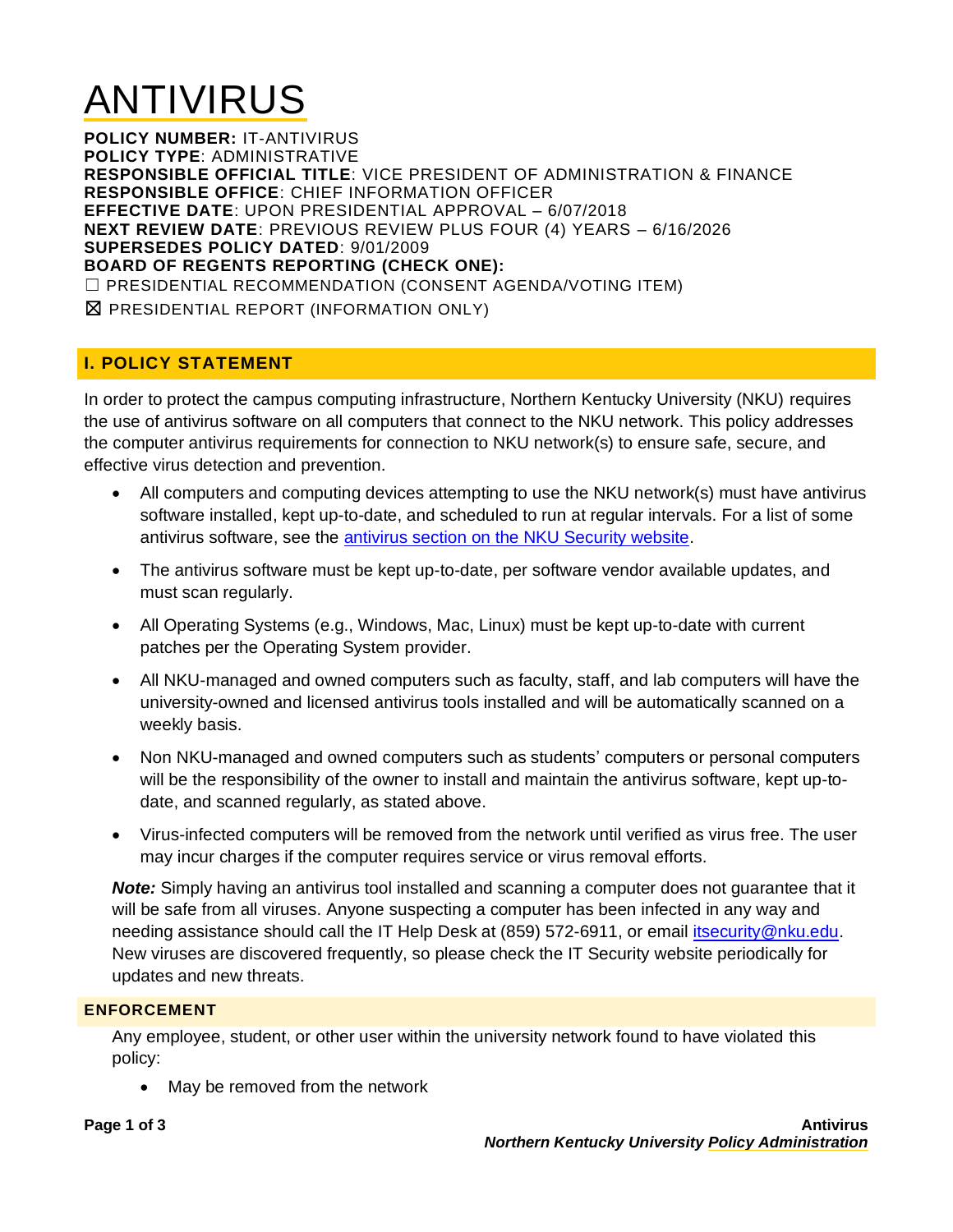- May be subject to disciplinary action, up to and including termination of employment or expulsion
- May be personally responsible for any fees, charges, or other costs to repair the computer and/or any damages to NKU network or infrastructure

Please see the [Acceptable Use policy](https://inside.nku.edu/content/dam/policy/docs/Policies/AcceptableUse.pdf) for additional details on IT usage and policy enforcement.

### **II. ENTITIES AFFECTED**

This policy applies to all computers or devices that connect to or utilize the NKU network, file directories, or any network server interaction including, but not limited to, desktop computers, laptop computers, file servers, and mobile devices, regardless of ownership or administrative rights of the computer.

### **III. DEFINITIONS**

#### **NKU NETWORK**

Being connected to a NKU network includes the following:

- Network capable devices (e.g., laptop) plugged into an NKU network port are connected to the NKU LAN (local area network).
- Wireless capable device (e.g., laptop, iPhone) connected to NKU Wireless SSID (e.g., NKU Public, Secure, or Encrypted) are connected to the NKU WLAN (wireless local area network).
- Connections from a computer through the NKU VPN (virtual private network) are connected to the NKU LAN (local area network).

## **IV. EXCEPTIONS**

Exceptions are limited in regards to antivirus protection measures; therefore, they would only be considered on an extreme basis and may require approval by the area's vice president or Student Affairs management. Please contact [itsecurity@nku.edu](mailto:itsecurity@nku.edu) to address and review exception requests.

### **V. REFERENCES AND RELATED MATERIALS**

#### **RELATED POLICIES**

#### [Acceptable Use policy](https://inside.nku.edu/content/dam/policy/docs/Policies/AcceptableUse.pdf)

#### **REVISION HISTORY**

| <b>REVISION TYPE</b>                                      | <b>MONTH/YEAR APPROVED</b> |
|-----------------------------------------------------------|----------------------------|
| <b>Review and Minor Edits (wording, formatting, URLs)</b> | June 16, 2022              |
| <b>Revision</b>                                           | June 7, 2018               |
| <b>New Policy</b>                                         | September 1, 2009          |